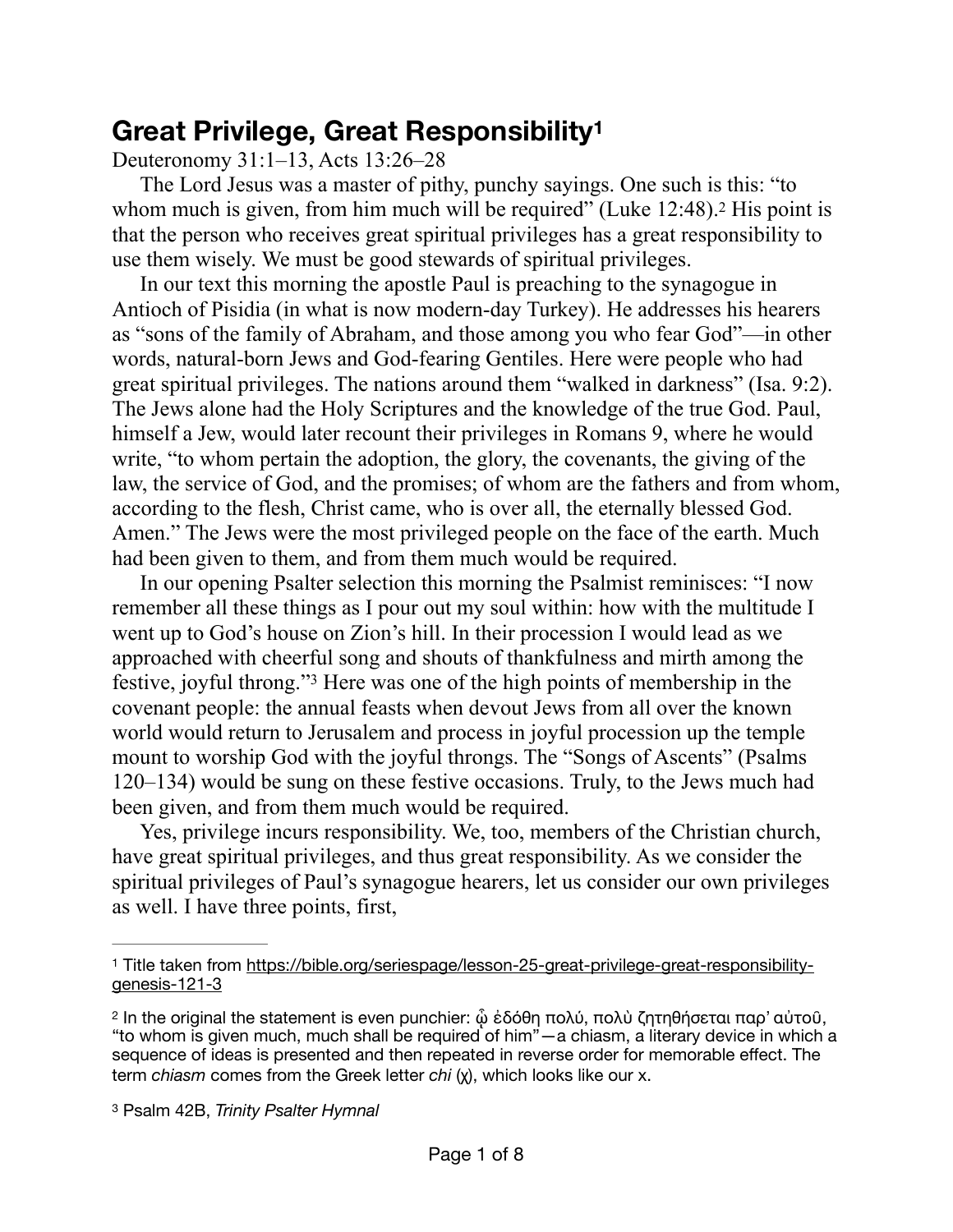## **1. We have received the gospel.**

Paul's sermon in the synagogue in Antioch of Pisidia is the first preaching in Asia Minor, the southeastern part of modern-day Turkey. Luke seems to include this sermon as an example of the kind of preaching that Paul would preach on his first missionary journey. Paul says, "Men and brethren, sons of the family of Abraham, and those among you who fear God, to you the word of this *salvation* has been sent." Just three verses before, speaking of David, Paul had said, "From this man's seed, according to the promise, God raised up for Israel a *Savior*— Jesus." The word for Savior is σωτήρ; the word for salvation is σωτηρία. Both words come from the verb σῴζω, meaning *save*, *rescue*, *deliver*. In its biblical usage it can mean *save from death*, as in the phrase "save thyself, and come down from the cross" (Mark 15:30). It can mean *save* or *free from disease*, as in the phrase "Daughter, thy faith hath made thee whole [lit. *thy faith hath saved thee*]; go in peace, and be whole of thy plague" (Mark 5:34). It means *save* or *preserve from eternal death* in the phrase "Much more then, being now justified by his blood, we shall be *saved from wrath* through him" (1 Cor. 1:21).

Jesus is the Savior who saves to the uttermost those who come to God through him (Heb. 7:25). As the Savior he brings salvation from sin and death and hell. The salvation that Christ offers is all-encompassing: "who forgiveth all thine iniquities; who healeth all thy diseases; who redeemeth thy life from destruction; who crowneth thee with lovingkindness and tender mercies" (Ps. 103:3–4). Whatever physical healing we experience in this life is a result of Christ's work on the cross. Spiritual healing is as well, whether emotional, mental, deliverance from guilt or despair or mental anguish. Our Savior Jesus wants us to be delivered from the power of darkness into the light of his blessed countenance. "The Lord bless thee, and keep thee: the Lord make his face shine upon thee, and be gracious unto thee: the Lord lift up his countenance upon thee, and give thee peace" (Num. 6:24–26). The Savior says, "Peace I leave with you, my peace I give unto you: not as the world giveth, give I unto you. Let not your heart be troubled, neither let it be afraid" (John 14:27).

As Paul preaches in the synagogue in Antioch on this day he tells the congregation, "to you the word of this salvation has been sent." The *word of this salvation* is the Gospel, the Good News. The word of God's salvation was sent to the Jews in Pisidia. For that word to get there the Holy Spirit had to move Paul and Barnabas out of a comfortable and fulfilling ministry in Antioch of Syria, where they had assembled with the church and taught a great many people. The gospel was bearing great fruit there. Lives were being impacted. A congregation was being built up. A church was being built. God had called together prophets and teachers—Barnabas, Simeon, Lucius, Manaen, and Saul. This group of godly men got along well together, worshipped together, served together. They were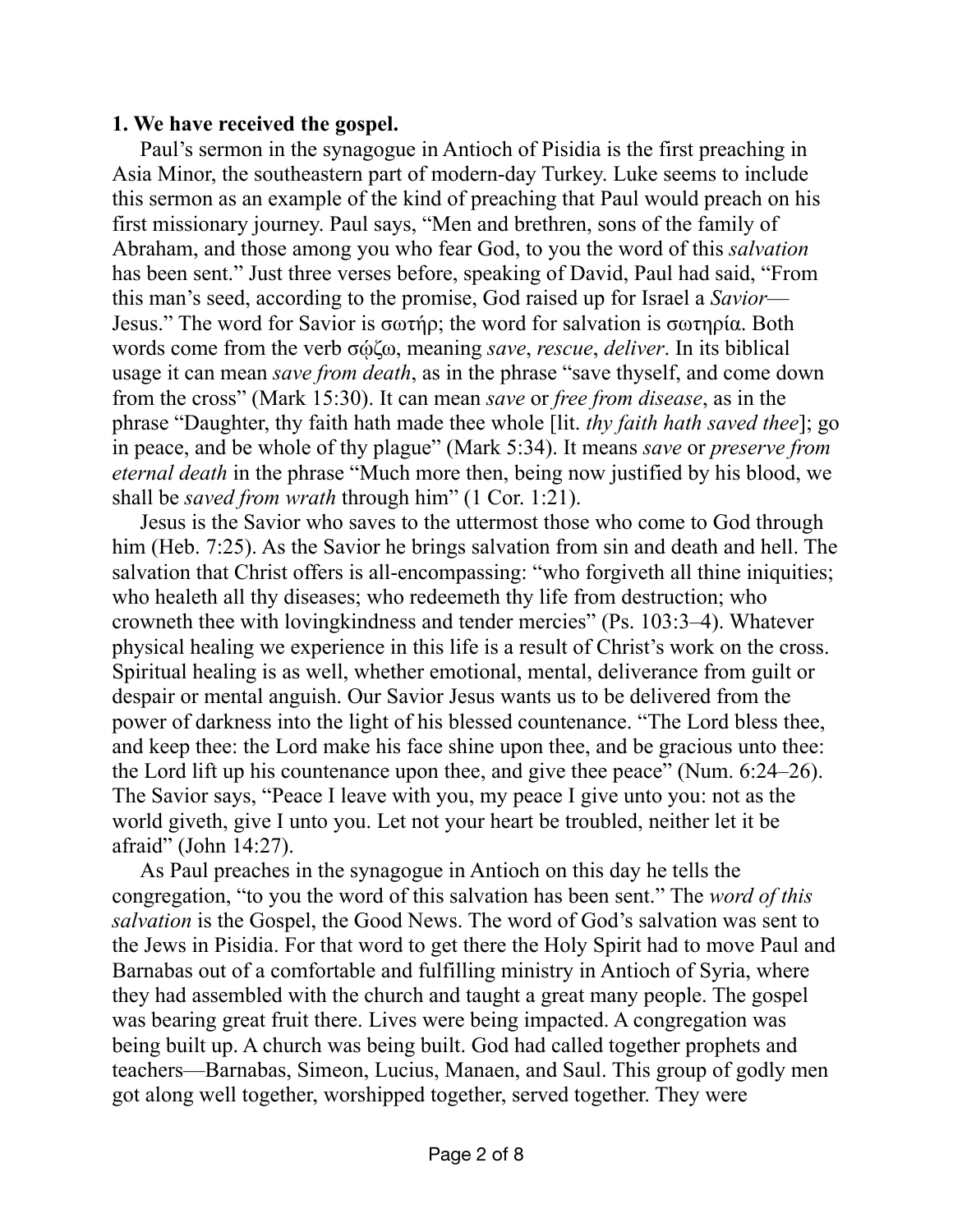ministering to the Lord and fasting when the Holy Spirit said, "Now separate to Me Barnabas and Saul for the work to which I have called them." Then, having fasted and prayed, and laid hands on them, they sent them away. Barnabas and Saul had to leave a comfortable ministry and begin to travel—travel that involved walking on foot, sailing across choppy seas in wooden boats, climbing over rough terrain, fording rivers, being on the lookout for robbers and highwaymen, as well as wild animals. Paul speaks of the difficulties he faced in his second letter to the Corinthians: "Thrice was I beaten with rods, once was I stoned, thrice I suffered shipwreck, a night and a day I have been in the deep; in journeyings often, in perils of waters, in perils of robbers, in perils by mine own countrymen, in perils by the heathen, in perils in the city, in perils in the wilderness, in perils in the sea … in weariness and painfulness, in watchings often, in hunger and thirst, in fastings often, in cold and nakedness." Paul did not take up the call to be a missionary out of a desire for glamour and adventure. Last week I talked with a girl who loves to travel. She posts photos on her Facebook page of herself with elephants and big game in South Africa and other exotic locations. The apostle Paul was well aware of the dangers he would face in taking the gospel to Asia Minor. But God had called him, and he was obedient to the heavenly calling. Hardship and sacrifice on the part of these early missionaries were part of the Spirit's work of sending the word of Christ's salvation to the members of this synagogue way off in Pisidia. Yet, in spite of the difficulties, to them "the word of this salvation" was sent. Little did the congregants present on that occasion realize the hardship and difficulty that were involved, and little do we in the 21st century appreciate the sacrifice and hardship experienced by the early preachers of the gospel—even more, what was involved when in eternity past the God of heaven determined to send his onlybegotten Son into the world so that the world through him might be saved. The Savior left the glories of heaven to go on a dangerous mission. He, the Creator, came into a sinful and dangerous world where he would be hated, shunned, vilified, rejected, misunderstood, spat upon, beaten and crucified. "He came unto his own, and his own received him not." Those who were the beneficiaries of his love and mercy did not appreciate him, nor did they appreciate the great love that the Father had shown to them in sending his Christ. "By foes derided, by thine own rejected, O most afflicted."<sup>[4](#page-2-0)</sup> Yes, brothers and sisters, we each may experience affliction in this life, but none of our afflictions will ever match those experienced by our Savior, Jesus. To us as well, the word of this salvation has been sent. It is our privilege to gather each Lord's day to hear Christ's gospel. As we meet with Christ in fellowship with his church we hear his word to us, "I am the Savior. I

<span id="page-2-1"></span><span id="page-2-0"></span><sup>&</sup>lt;sup>[4](#page-2-1)</sup> "Ah, Holy Jesus" (*Trinity Psalter Hymnal* 337)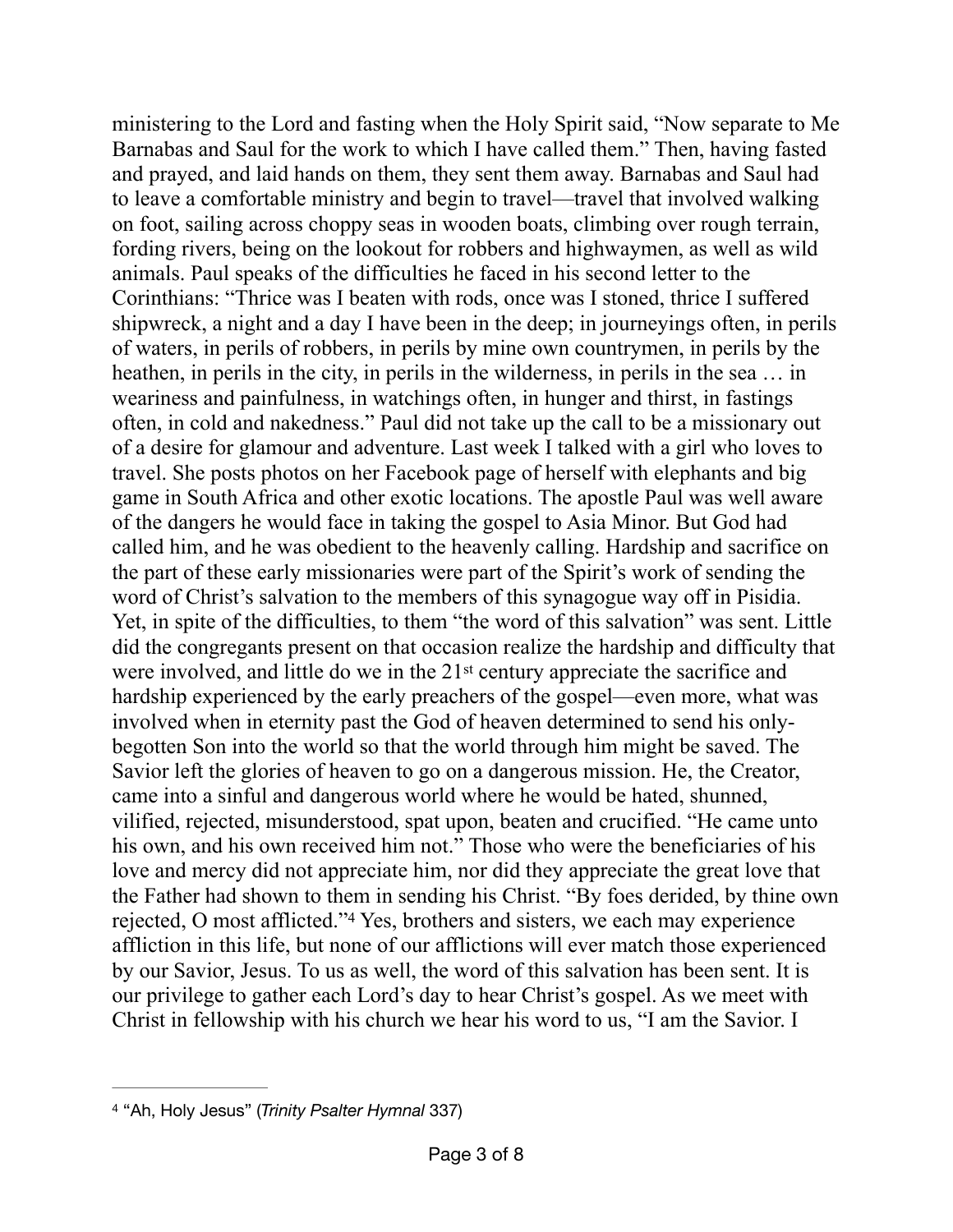bring salvation. I am the one who saves. Trust me, commit your life to me. I will safely lead you to heaven."

Brothers and sisters, *we* have received the gospel, the good news of Christ. Receiving this gospel is a great privilege. Not everybody gets the opportunity to receive it. The natural man is spiritually dead. He "receiveth not the things of the Spirit of God: for they are foolishness unto him: neither can he know them, because they are spiritually discerned" (1 Cor. 2:14). But when, upon hearing the gospel, the blessed Spirit of God opens up a hardened heart, the light comes on. The Spirit convinces us of our sin and misery, enlightens our minds in the knowledge of Christ, renews our wills, and persuades and enables us to embrace the Savior of the world who is freely offered to us in the gospel.

Receiving the gospel is a great privilege, and with it comes great responsibility. We must not keep it to ourselves, bottled up. Each one of us knows plenty of people—family members, friends, neighbors, co-workers—who do not know Christ. The word of his salvation has not yet come to them. Perhaps they have never considered that there is a holy God before whom we must all one day stand and give account. Their god is self; they make all their decisions on the basis of what will give them the most happiness and satisfaction. Or perhaps they are adherents of a false religion that teaches some variation of salvation by works. Perhaps they are convinced that they have within them the power to earn their own salvation. They have not yet heard the good news that it is "not by works of righteousness which we have done, but according to his mercy he saved us." They have not yet been invited to get off the treadmill of trying in their own strength to earn the favor of a holy God and get onto the solid ground of trust in the finished work of Christ. God has sent the word of his salvation into the world, but you or I may be the human messenger through whom the message of salvation comes to our loved one. You and I have received the good news of Christ. With that great privilege comes the great responsibility to tell our family and neighbors, as did Mary of old, "He who is mighty has done great things for me, and holy is His name" (Luke 1:49).

Yes, to us as well "the word of this salvation has been sent." We have heard the gospel. We will be held accountable for what we do with this knowledge. If we keep it to ourselves, we sin. As the four lepers outside the starving city of Samaria, who discovered that the enemy camp had been abandoned, said, "We are not doing right. This day is a day of good news, and we remain silent" (2 Kgs. 7:9), so we who have the gospel—spiritual food—and fail to tell others about it do not do right either. God does not ask us to go in our own strength; he promises to strengthen us in every good work to do his will. Oh, let us pray for opportunities to share Christ, and let us pray for grace and strength to take advantage of those opportunities. God will certainly answer such heartfelt prayers. We have received the gospel, second,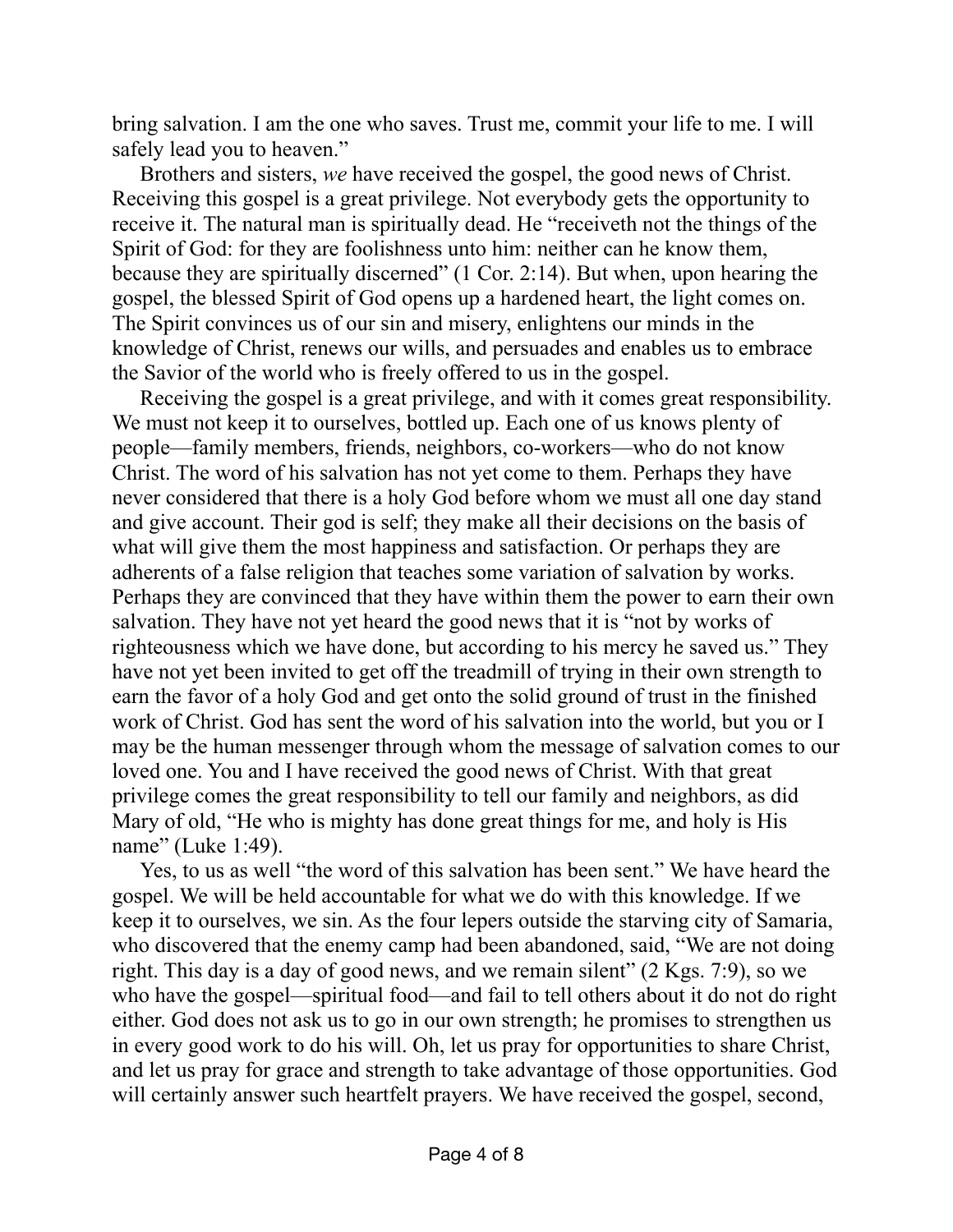## **2. We have access to the Holy Scriptures.**

Verse 27 makes reference to "the voices of the Prophets which are read every Sabbath." Here Paul refers to the synagogue practice of the public reading of the Holy Scriptures. Synagogues sprang up in remote places where it was impractical to get back to the temple in Jerusalem, where the sacrificial worship was being carried out by the priests and Levites.

The public reading of the Holy Scriptures has a long and rich history. In our Old Testament text, Deuteronomy 31, as Moses was advanced in years and preparing to die, we read that Moses wrote the law "and delivered it to the priests, the sons of Levi, who bore the ark of the covenant of the LORD, and to all the elders of Israel." He gave the command: "At the end of every seven years … at the Feast of Tabernacles, when all Israel comes to appear before the LORD your God … you shall read this law before all Israel in their hearing. Gather the people together, men and women and little ones, and the stranger who is within your gates, that they may hear and … learn to fear the LORD your God and carefully observe all the words of this law."

This is remarkable. Every seven years the whole Torah—the first five books of the Old Testament—was to be read aloud to the people of Israel. In the Bible I am using this morning the Torah takes up 193 pages. Each page has about 800 words. The Torah, then, contains about 146,000 words in English. By contrast, one of my sermons is about 4,000 words and takes a little over a half hour. If the Torah were read publicly at the rate 8,000 words an hour, that would be over 18 hours of reading. Clearly the reading of the Torah would require probably three days of reading with multiple readers, with breaks for water and meals. And this wasn't just for heads of families. Moses commanded, "Gather the people together, men and women and little ones." Children were taught to behave and pay attention. What the Levites were reading was the word of God. It must be read aloud audibly, clearly, distinctly. Its commands and precepts were to be learned and followed.

There's an example of this in Nehemiah. The people that had returned to the Land from the exile "gathered together as one man in the open square that was in front of the Water Gate; and they told Ezra the scribe to bring the Book of the Law of Moses, which the Lord had commanded Israel. So Ezra the priest brought the Law before the assembly of men and women and all who could hear with understanding on the first day of the seventh month. Then he read from it in the open square that was in front of the Water Gate from morning until midday, before the men and women and those who could understand; and the ears of all the people were attentive to the Book of the Law."

And so it is today; public worship includes the reading of the Holy Scriptures. If it does not, God's people are shortchanged. Our Confession of Faith, listing the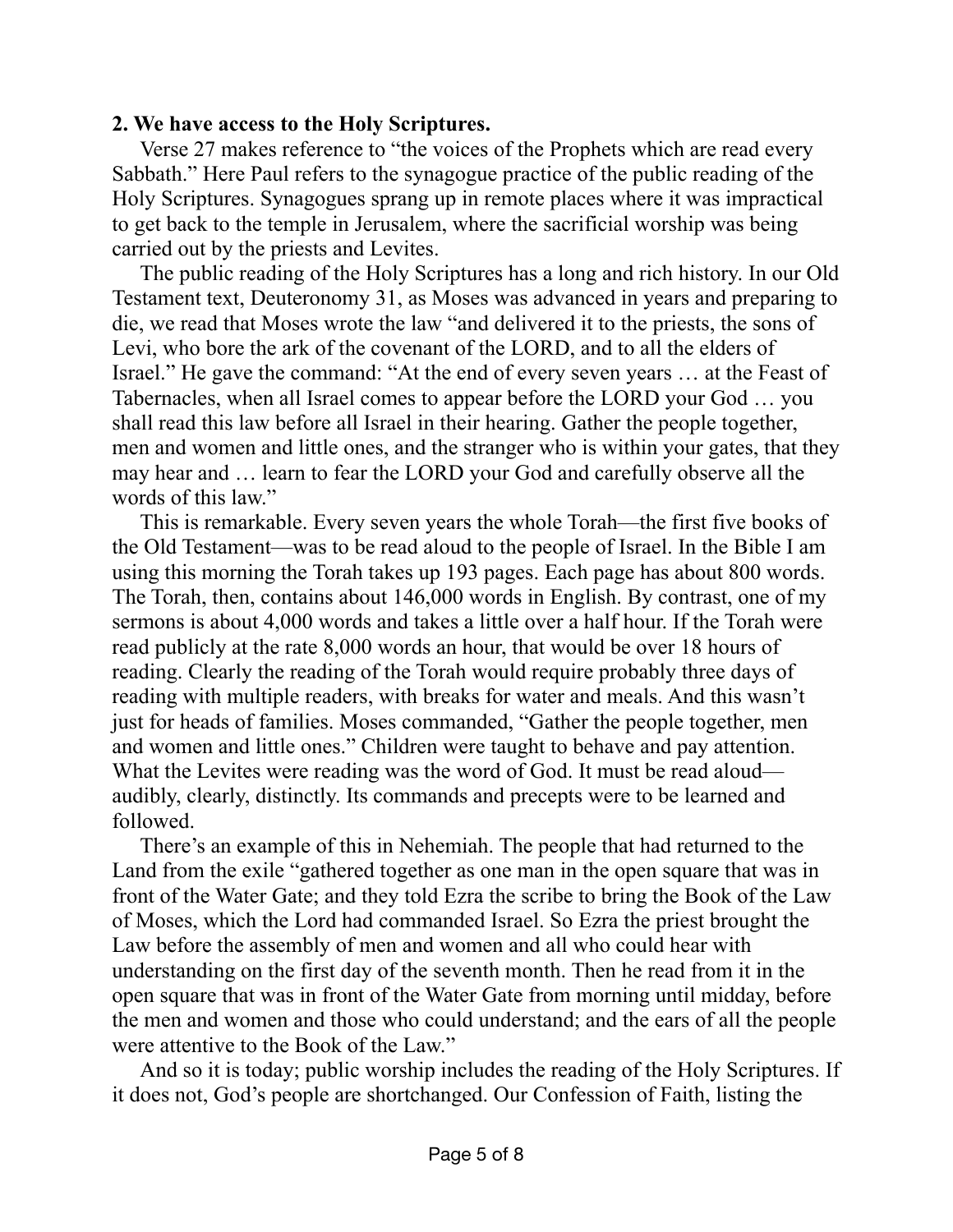<span id="page-5-1"></span>elements of worship, includes this element: "The reading of the Scriptures with godly fear, the sound preaching and conscionable hearing of the Word … with understanding, faith, and reverence."<sup>[5](#page-5-0)</sup> Though private prayer and Scripture reading are certainly appropriate (we are told to "pray without ceasing" and "search the Scriptures"), the emphasis in Scripture is on communal, public worship. God reveals himself to his people through the reading and preaching of his word, and his people respond with understanding, faith, reverence and obedience. Modern education and the media have dumbed us down, so to speak; they have made us impatient, self-centered, always asking "what's in it for me?" If there's no immediate relevance, we go on to something else. Modern man does not like to stand—or even sit in a comfortable pew—listening to the public reading of Scripture. Even if he is converted he is likely to say, "Get to the point. I can read this myself when I get home."

But the public reading of the word of God in worship is biblical. This may be seen in the proof texts that are adduced to the statement in our Confession, "The reading of the Scriptures with godly fear": **Luke 4:16–17.** And he came to Nazareth, where he had been brought up: and, as his custom was, he went into the synagogue on the sabbath day, and stood up for to read. And there was delivered unto him the book of the prophet Esaias. And when he had opened the book, he found the place where it was written … **Acts 15:21.** For Moses of old time hath in every city them that preach him, being read in the synagogues every sabbath day. **Col. 4:16.** And when this epistle is read among you, cause that it be read also in the church of the Laodiceans; and that ye likewise read the epistle from Laodicea. **1 Thess. 5:27.** I charge you by the Lord that this epistle be read unto all the holy brethren. **Rev. 1:3.** Blessed is he that readeth, and they that hear the words of this prophecy, and keep those things which are written therein: for the time is at hand.

Some churches have accommodated the spirit of our age by shortening up the Scripture reading. Some churches have substituted movie clips for the reading of God's word. I have heard sermons by good Reformed preachers where they did not read a text of Scripture but just got right into the sermon. Faithful churches are to have Word-saturated worship. The born-again person has an appetite for the Scriptures. He has a genuine interest in hearing from God, an eagerness for the Word.

What is your attitude toward hearing the word of God read? Do you get impatient? Does your mind wander? Or do you eagerly cling to every word as part of God's love letter to his people? Brothers and sisters, we in the Christian church have access to the Holy Scriptures. This is a great privilege. It is not something that every man has. Some live in places where there is no Christian church. Some live

<span id="page-5-0"></span>[<sup>5</sup>](#page-5-1) Westminster Confession of Faith 21.5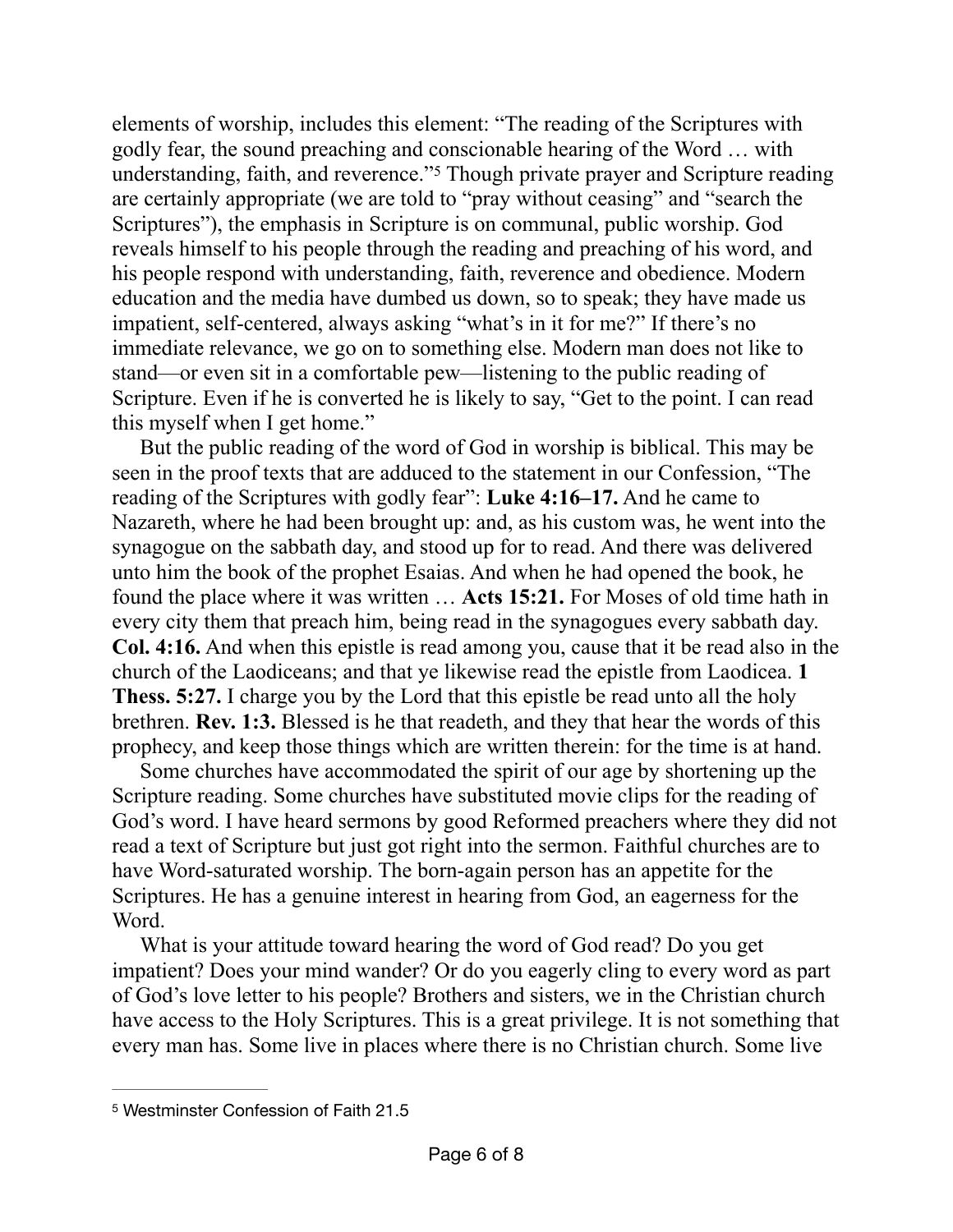in places where there are no Scriptures in their own language. Some are brought up in false religions or countries where the Bible is prohibited. But *we* have access to the Holy Scriptures! Brothers and sisters, let not take this for granted but let us recommit ourselves to listen attentively to the word. "Thy words were found, and I did eat them; and thy word was unto me the joy and rejoicing of mine heart." We have access to the Holy Scriptures, and this is a great privilege. Thirdly,

## **3. We know the justice of God.**

Paul pulls no punches. He says, "those who dwell in Jerusalem, and their rulers, because they did not know Him, nor even the voices of the Prophets which are read every Sabbath, have fulfilled them in condemning Him. And though they found no cause for death in Him, they asked Pilate that He should be put to death." Who is the "Him"? Paul has just spoken of "the word of this salvation." This is a reference to his previous words "God raised up for Israel a Savior—Jesus." The citizens of Jerusalem and their leaders "did not know Him." What an indictment! Jesus himself said, "this is life eternal, that they might *know* thee the only true God, and Jesus Christ, whom thou hast sent" (John 17:3). Life eternal is to know Christ! To not know Christ is to miss out on life eternal. The citizens of Jerusalem did not know Christ. Here he was, the Messiah of God, the one who came to seek and to save the lost and take them to heaven to be with himself. These were the covenant people, but they did not know Christ! Furthermore, these people did not know the Prophets which were read every Sabbath in the synagogue service. So what did they do? "Though they found no cause for death in Him, they asked Pilate that He should be put to death." Here is an interesting phrase: "though they found no cause for death in Him." This is legal language. It implies that the civil magistrate may only execute a man when there is a just cause for the death penalty. Though the civil government indeed bears the sword (Rom. 13:4), the word of God strictly limits whom the civil magistrate can lawfully put to death. A magistrate cannot lawfully put a person to death for just any reason—or for a trumped-up reason. Civil government's primary duty is to protect innocent human life. The civil magistrate incurs guilt when he executes an innocent person. To execute an innocent person is an unjust use of civil authority.

<span id="page-6-1"></span>Jesus was an innocent person, and the Roman governor had no authority to put him to death. No cause for death was found in him. Pilate himself acknowledged this: "I find no fault in this man." That statement is recorded three times.<sup>[6](#page-6-0)</sup> The Jews had no legal reason to demand, "Let him be crucified, crucify him, crucify him!" The Roman overlords in Judah should never have allowed Jesus to be put to death. They had no just cause. It was a travesty of justice. Jesus was unjustly crucified, the Just for the unjust, that he might bring us to God. It was an injustice from

<span id="page-6-0"></span>[<sup>6</sup>](#page-6-1) Luke 23:4, John 19:4, 6